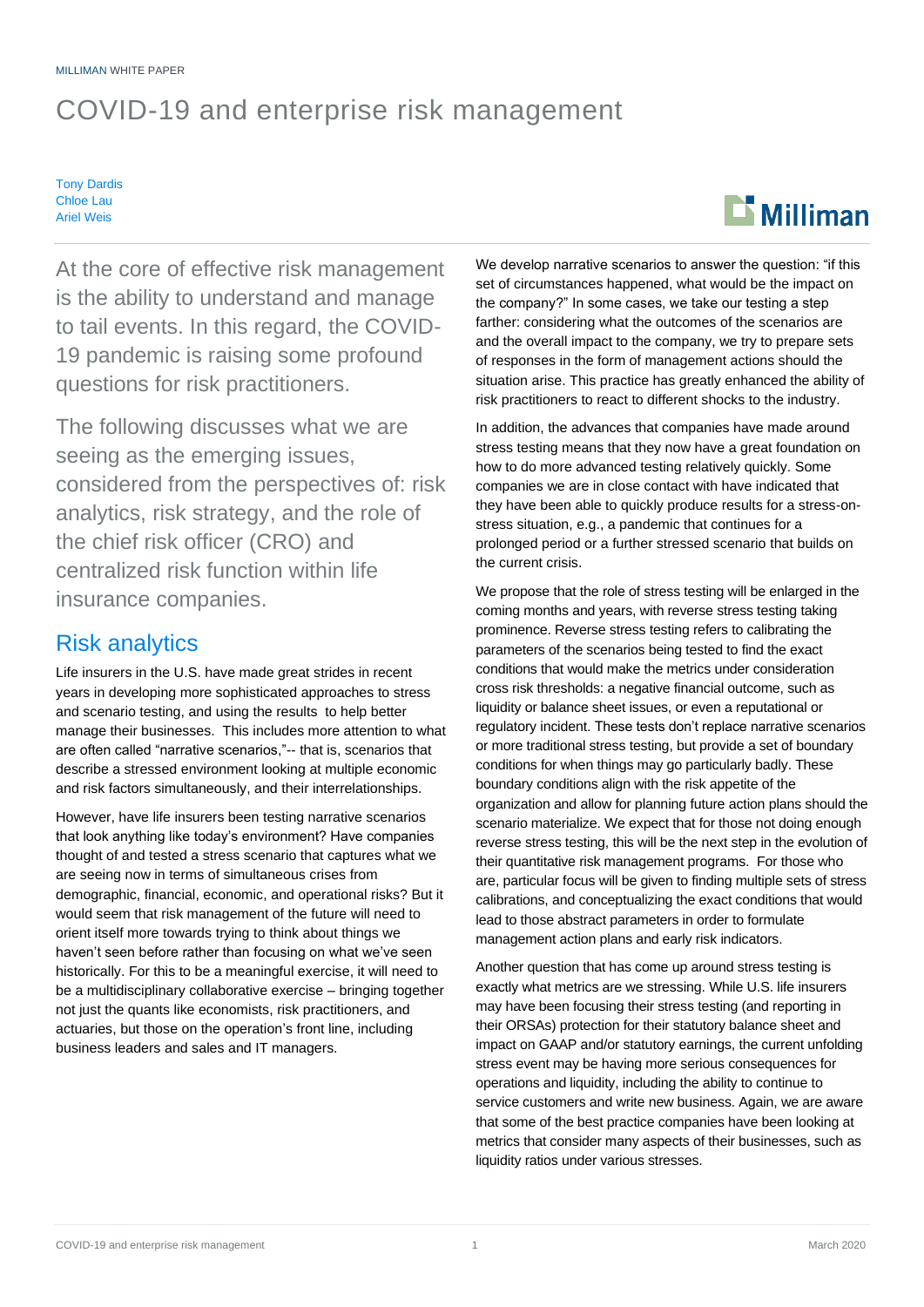While stress testing is invaluable to establish "what if" situations, and thus enable management to be prepared in the event of an actual stress event in the future, the current crisis is putting pressure on the CRO and centralized risk functions to produce numbers and analytics that describe the state of their organizations as of today and to ensure that their stress testing results are realistic and practical in a fast-changing environment.

In the immediate short term, management is being faced with an immediate two-pronged sledgehammer- how to continue to run their operations when their people are quarantined (such as the challenge companies might face with the potential of internet disruption and reduced cybersecurity protocols), plus how to manage the business in the light of such volatile financial markets. In the short to medium term, management faces the outcomes of a rapidly changing economy that appears to be quickly entering into a strong recessionary period, with an expected reduction in demand that will likely affect the ability to sell new business in the near future. In addition, claims management, both operationally and financially, will also likely face unforeseen challenges with a potential increase in claims for products such as workers compensation, term insurance, and possibly critical illness. On top of the need to handle an increased number of claims, life insurers might also face legal and reputational risks with the approval or denial of such claims, given the definition of a peril might not have included a covered event such as COVID-19.

Furthermore, questions are being asked of the CRO as to how operational risks are being properly managed, and how the business is looking, say from an economic capital (EC) perspective, in the current environment. This puts tremendous pressure on the CRO in terms of having to respond quickly, and may also require the collection of information from around the organization to assess where any problems may be lying and need to be addressed.

#### **COVID-19 AND ECONOMIC CAPITAL**

On the specific topic of EC, COVID-19 is raising some very interesting issues.

First, for those companies with EC approaches that involve a market value approach, the available required capital surplus is likely to be diminishing significantly under the current environment. How quickly have companies been able to generate updated EC numbers so that management can be given an up-to-date perspective on how COVID-19 is affecting the economic health of the company? Again, we are aware of some best practice companies that have been able to produce numbers extremely quickly-- within days. But for others, such replenishment can take weeks, if not months.

Second, there is the question of how EC models should be recalibrated in the current environment. Even for long-term valuation approaches, such as real-world run-off methods, should we be re-evaluating our long-term assumptions, including correlation assumptions? How extreme is the current crisis? Is this the 1-in-200 event that regimes like Solvency II have been looking to capture, or is there worse that could come? An argument could be made that with the Spanish flu being about 100 years behind us, and the financial and economic events of 2008 not even two decades in the past, the current situation is not a 1-200 event. What are your models and your calibrations telling you? How are our EC models treating the current low rate environment or potential negative rate environment? Are they producing results that make sense as these situations are becoming more and more likely to occur?

Third, have EC models been too simplistic in capturing how risks interact? Most insurers will use a correlation matrix to capture diversification effects, and it may be dynamic in that correlations may be allowed to change depending on how extreme the circumstance is (thus enabling the feature of "all correlations go to 1" in times of distressed markets). However, such matrices do not capture more complex dependency structures, such as a pandemic that may cause a market crash, whereas a market crash wouldn't necessarily cause a pandemic. This is an area of EC that life companies will need to explore more carefully going forward, and could be an area where stressed "narrative scenarios" and reverse stress testing could play another important role.

Finally, COVID-19 puts into perspective the whole question of what EC really means. There remain many uncertainties as to where we will ultimately land, but from where we are today, it does not take a lot of imagination to extrapolate to some very worrying scenarios. EC cannot be relied upon as the panacea in truly extraordinary times. It does not provide a unilateral guarantee of financial security or operational resilience.

### Risk strategy

Turning now from risk monitoring and reporting to risk strategies: immediate actions are focused on taking measures to ensure operational risks associated with office closures and working from home are being managed properly, including being able to get access to internet and e-mail when needed. Insurers face particular challenges here in that many processes and procedures continue to require paper transactions and/or in-office engagement. They could include, for example, areas of the business that involve collateral may be highly paper-based; derivative transactions may mandate on-premise trading; and many centers that involve policyholder interaction may require inoffice staffing. COVID-19, if not already changing policies in these areas, is for sure likely to start dialogue around these areas.

Regarding the turmoil in the financial markets caused by COVID-19, the "usual suspects" of equity crash, credit spread widening, and interest rate declines are things that the industry is already well versed with, and of course the "lower for longer" interest rate issue has been on the table for many years already. However, the threat of negative interest rates in the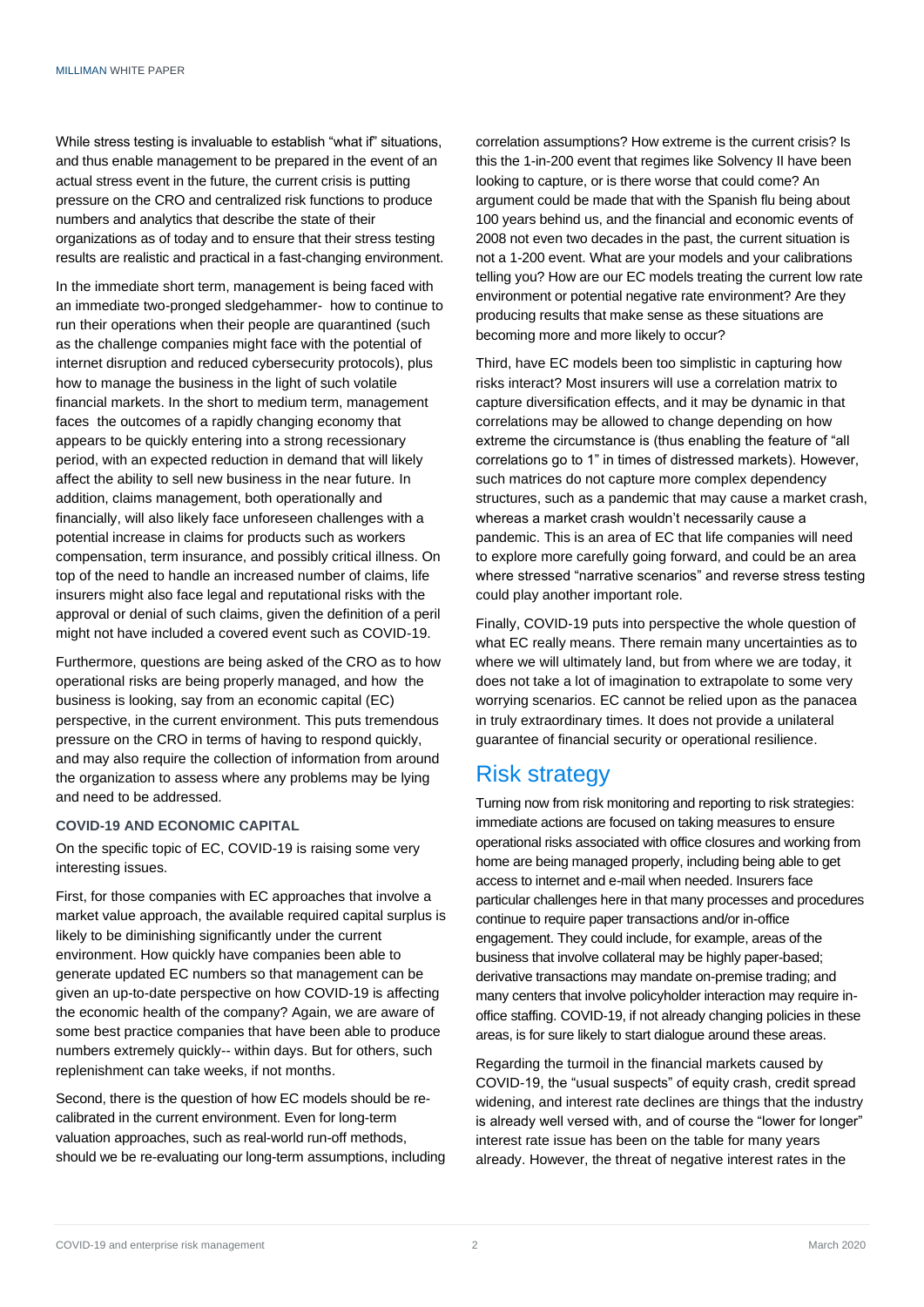U.S. (including long-term rates) exacerbates and gives more urgency to addressing what was already a looming reinvestment crisis for life insurers. We have seen at least one company outside of the U.S. recently "bite the bullet" and purchase a large interest rate hedge for protection against their expectation of persistently low interest rates. While expensive, perhaps we may see more companies seeking interest rate strategies along these lines? Also, negative interest rates raise some major modeling issues for risk practitioners– how do we model policyholder and insurer behavior in such an environment? And are your modeling platforms doing the right thing in negative rate scenarios, e.g., buying/selling assets as you might expect.

We also think that the time has come for risk management aspects to get brought more into strategic asset allocation decisions, if they haven't already at your company, e.g., considering the potential EC impact of a particular asset mix. Not only will this help insurers get more comfortable with their investment decisions by being better informed, but they also may help pave the way for a wider range of assets to be brought into consideration, which will provide opportunities to pick up extra yield as well as get more diversification.

And what about things that may not be currently happening in the investment arena but could conceivably occur as an offshoot of the current environment? For example, life insurers have moved increasingly into commercial real estate (physical properties and loans) in recent years in an attempt to pick up extra yield. Are we about to see a major change in the

commercial real estate market now that working from home has become prevalent overnight, and it is likely that many employers may choose to transition to an increased working from home mix for their operations after the COVID-19 crisis is over? What might this mean for life insurers' investments?

There are many other aspects of management action that will unfold over the next few months to years as a result of COVID-19. What can companies do from a product perspective? Life insurers had already been working aggressively to cut guarantees in products. Is there more there that can be done? Will COVID-19 affect future underwriting decisions and selection criteria, and how will it affect both product design and pricing?

## The role of the CRO and centralized risk function

One thing for sure that COVID-19 is making very apparent is just how critical a role the CRO and the centralized risk area has in times such as this. From what we are hearing across the industry, the CRO is at the table when critical management decisions are being made, often as part of a crisis management committee that comprises executives from across the company and meets daily. Also, at many companies, the preparation of management reports in the light of the pandemic involves collaboration with many parts of the business and the centralized risk function has an invaluable role as a centralized "filter." With so many people from around the firm grabbing and giving information, the importance of this role of coordinator cannot be overemphasized. Furthermore, in some organizations, the CRO has had to take an active role in engaging with first line functions and trigger business continuity plans where first line wasn't fast enough on getting started with them.